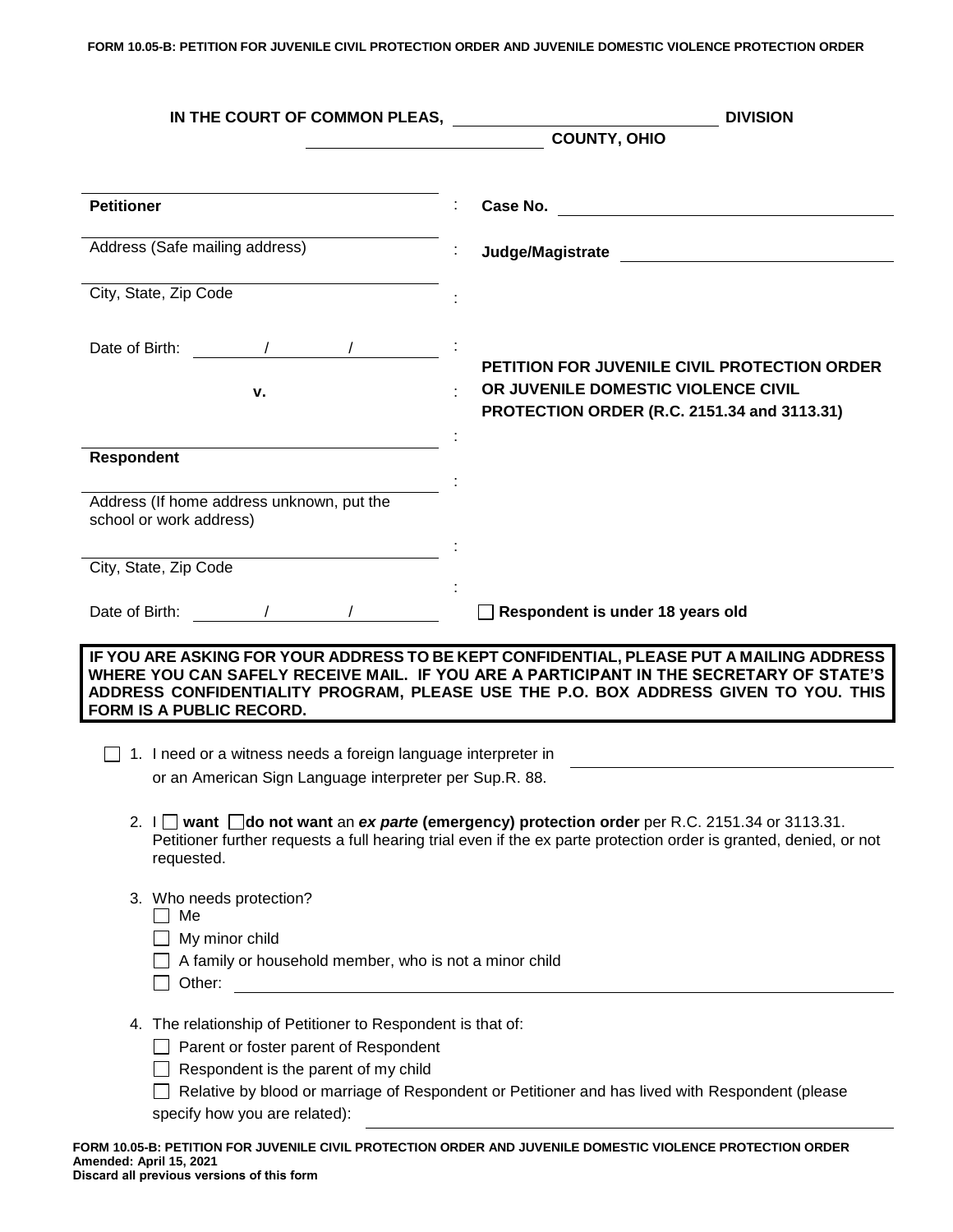$\Box$  Petitioner is not related to Respondent (please specify how you know Respondent)

 $\Box$  5. I have listed below all family or household members who need protection other than me or the person for whom I am filing the Petition **(Leave blank if you are not including other family or household members)**.

| NAME (first, middle initial, and last) | <b>DATE OF BIRTH</b> | <b>RELATIONSHIP TO PETITIONER</b> |
|----------------------------------------|----------------------|-----------------------------------|
|                                        |                      |                                   |
|                                        |                      |                                   |
|                                        |                      |                                   |
|                                        |                      |                                   |

- 6. Petitioner is in fear and in continuing danger and requests the Court grant **Juvenile Civil Protection Order** or **Juvenile Domestic Violence Civil Protection Order**.
- 7. You **must** describe the threats or acts that made you or your family or household members afraid, include if children were present when the acts happened. When did it happen? (If you do not know exact dates, give approximate dates). Explain why you believe you or your family or household members are in danger. **If you need more space, attach an additional page.**

|                                                                                 | $\sim$                                                                          |
|---------------------------------------------------------------------------------|---------------------------------------------------------------------------------|
|                                                                                 |                                                                                 |
|                                                                                 |                                                                                 |
|                                                                                 |                                                                                 |
| the contract of the contract of the contract of the contract of the contract of | the contract of the contract of the contract of the contract of the contract of |
|                                                                                 |                                                                                 |
|                                                                                 |                                                                                 |
|                                                                                 |                                                                                 |
|                                                                                 | the contract of the contract of the contract of the contract of the contract of |
|                                                                                 |                                                                                 |
|                                                                                 |                                                                                 |
|                                                                                 |                                                                                 |
|                                                                                 | the control of the control of the control of                                    |
|                                                                                 |                                                                                 |
|                                                                                 |                                                                                 |
|                                                                                 |                                                                                 |
|                                                                                 | the contract of the contract of the contract of the contract of the contract of |
|                                                                                 |                                                                                 |
|                                                                                 |                                                                                 |
|                                                                                 |                                                                                 |
|                                                                                 | the contract of the contract of the contract of                                 |
|                                                                                 |                                                                                 |
|                                                                                 |                                                                                 |
|                                                                                 |                                                                                 |
|                                                                                 | the contract of the contract of the contract of the contract of the contract of |
|                                                                                 |                                                                                 |
|                                                                                 |                                                                                 |
|                                                                                 |                                                                                 |
|                                                                                 | the contract of the contract of the                                             |
|                                                                                 |                                                                                 |
|                                                                                 |                                                                                 |
|                                                                                 |                                                                                 |
|                                                                                 | the contract of the contract of the contract of                                 |
|                                                                                 |                                                                                 |
|                                                                                 |                                                                                 |
|                                                                                 |                                                                                 |
|                                                                                 | the contract of the contract of the contract of the contract of the contract of |
|                                                                                 |                                                                                 |
|                                                                                 |                                                                                 |
|                                                                                 |                                                                                 |
|                                                                                 | and the control of the control of                                               |
|                                                                                 |                                                                                 |
|                                                                                 |                                                                                 |
|                                                                                 |                                                                                 |
|                                                                                 |                                                                                 |

8. Petitioner has listed court cases (including custody, visitation, paternity, child support, children service case, pending criminal case or conviction for domestic violence, felonious assault, aggravated assault, assault, aggravated menacing, menacing by stalking, menacing, or aggravated trespass; no contact order; stay away order; or other protection order) and other legal matters regarding Respondent, which may relate to this case:

| <b>CASE NAME</b> | <b>CASE NUMBER</b> | COURT/COUNTY   TYPE OF CASE   RESULT OF CASE |  |
|------------------|--------------------|----------------------------------------------|--|
|                  |                    |                                              |  |
|                  |                    |                                              |  |
|                  |                    |                                              |  |
|                  |                    |                                              |  |
|                  |                    |                                              |  |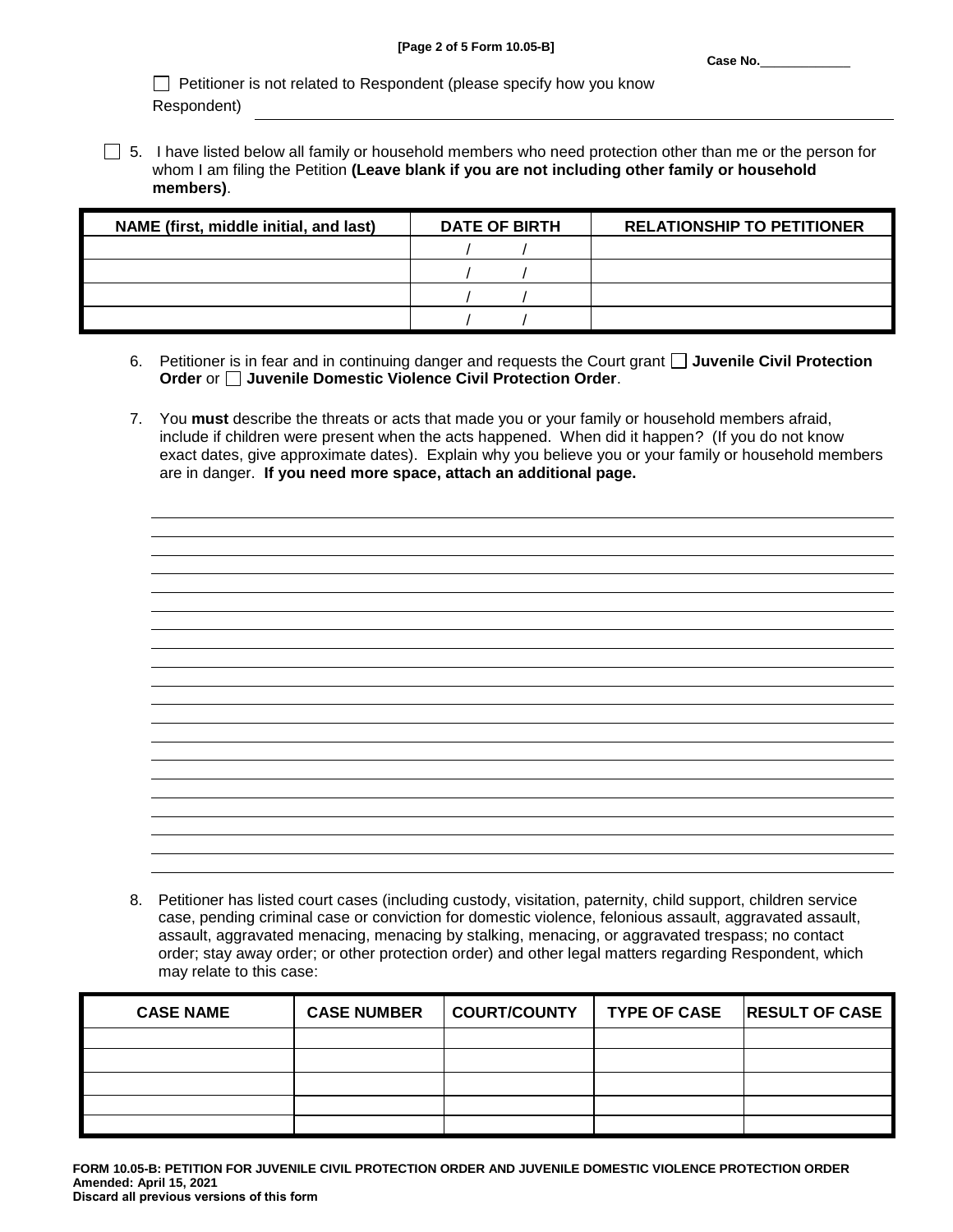- 9. Petitioner requests the Court grant relief under R.C. 2151.34 or 3113.31. Check all that apply.
- $\Box$  a. Directs Respondent to not abuse Petitioner and the other persons named in this Petition by harming, attempting to harm, threatening, following, stalking, harassing, contacting, forcing sexual relations upon, or committing sexually oriented offenses against them.
- □ b. Directs Respondent to not enter or have limited access to the following places (include name and address, as applicable) where Petitioner and the persons named in this Petition may be found, including the buildings, grounds, and parking lots at these places.

|     | Residence:                                                                                                                                                                                                                                                                                                                                                                                   |
|-----|----------------------------------------------------------------------------------------------------------------------------------------------------------------------------------------------------------------------------------------------------------------------------------------------------------------------------------------------------------------------------------------------|
|     |                                                                                                                                                                                                                                                                                                                                                                                              |
|     | School:                                                                                                                                                                                                                                                                                                                                                                                      |
|     |                                                                                                                                                                                                                                                                                                                                                                                              |
|     | Business or Place of Employment:                                                                                                                                                                                                                                                                                                                                                             |
|     |                                                                                                                                                                                                                                                                                                                                                                                              |
|     | Other (specify):                                                                                                                                                                                                                                                                                                                                                                             |
| C.  | Directs Respondent to not approach or have contact by any means with Petitioner and persons named in<br>this Petition.                                                                                                                                                                                                                                                                       |
| d.  | Directs Respondent not to remove, damage, hide, or dispose of any property, companion animals, or<br>pets owned by Petitioner.                                                                                                                                                                                                                                                               |
| е.  | Grants Petitioner permission to take Petitioner's companion animals or pets, as described below, away<br>from the possession of Respondent:                                                                                                                                                                                                                                                  |
|     |                                                                                                                                                                                                                                                                                                                                                                                              |
| lf. | Directs Respondent to not possess, use, carry, or obtain any deadly weapon, firearms, and ammunition.                                                                                                                                                                                                                                                                                        |
| g.  | Directs Respondent to be electronically monitored because Respondent's conduct has put or puts the<br>health, welfare, or safety of Petitioner and the persons named in this Petition at risk. Describe<br>Respondent's conduct and how Respondent continues to present a danger to Petitioner and the persons<br>named in this Petition. If you need more space, attach an additional page. |
|     |                                                                                                                                                                                                                                                                                                                                                                                              |
|     |                                                                                                                                                                                                                                                                                                                                                                                              |
| h.  | Directs Respondent to complete batterer counseling, substance abuse counseling, or other counseling as                                                                                                                                                                                                                                                                                       |

**FORM 10.05-B: PETITION FOR JUVENILE CIVIL PROTECTION ORDER AND JUVENILE DOMESTIC VIOLENCE PROTECTION ORDER Amended: April 15, 2021 Discard all previous versions of this form**

determined necessary by the Court.

 $\Box$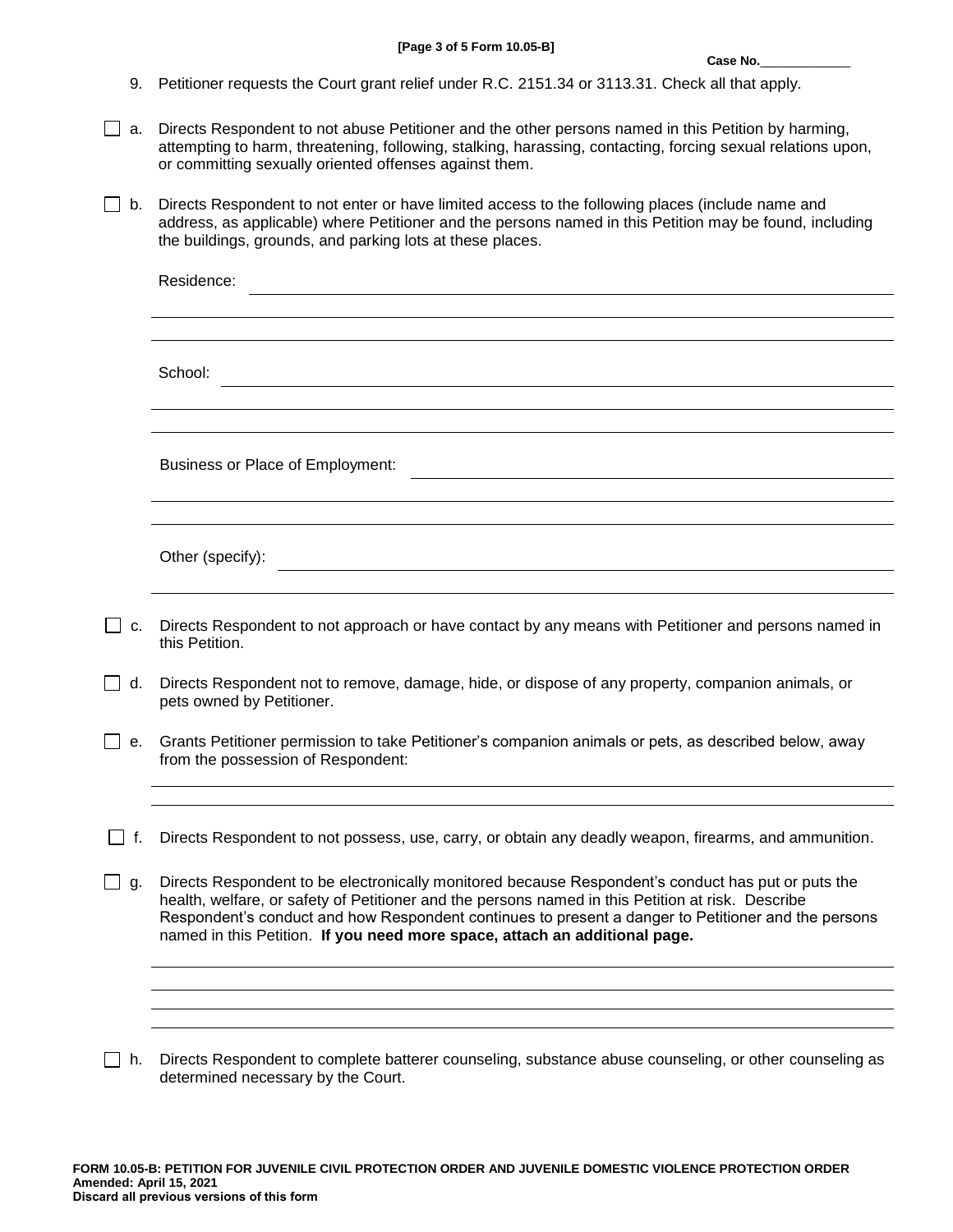Case No.

i. Directs the wireless service provider to separate Petitioner's account from Respondent's account, per R.C. 3113.45 to 3113.459. Petitioner will assume all financial responsibility for any costs associated with the wireless service number and any costs for the device associated with the wireless service number. Respondent's billing telephone number is:

Petitioner's contact information is on page 1 of this Petition. The wireless service numbers to be transferred to Petitioner which are used by Petitioner or the minor children in the care of Petitioner is:

 $\Box$  *j.* Includes the following additional provisions:

10. Petitioner further requests that the Court grant such other relief as the Court considers equitable and fair.

**I swear or affirm that the answers above are true, complete, and accurate to the best of my knowledge. I understand that making false statements in this document may result in a contempt of court finding against me which could result in a jail sentence and fine, and may also subject me to criminal penalties for perjury under R.C. 2921.11.**

| <b>SIGNATURE OF PETITIONER</b>     | <b>DATE</b>                    |
|------------------------------------|--------------------------------|
| Name of Attorney (if applicable)   | Attorney's Fax                 |
| Signature of Petitioner's Attorney | Attorney's Registration Number |
| Attorney's Address                 | Attorney's Telephone           |
| City, State, Zip Code              | Attorney's Email               |